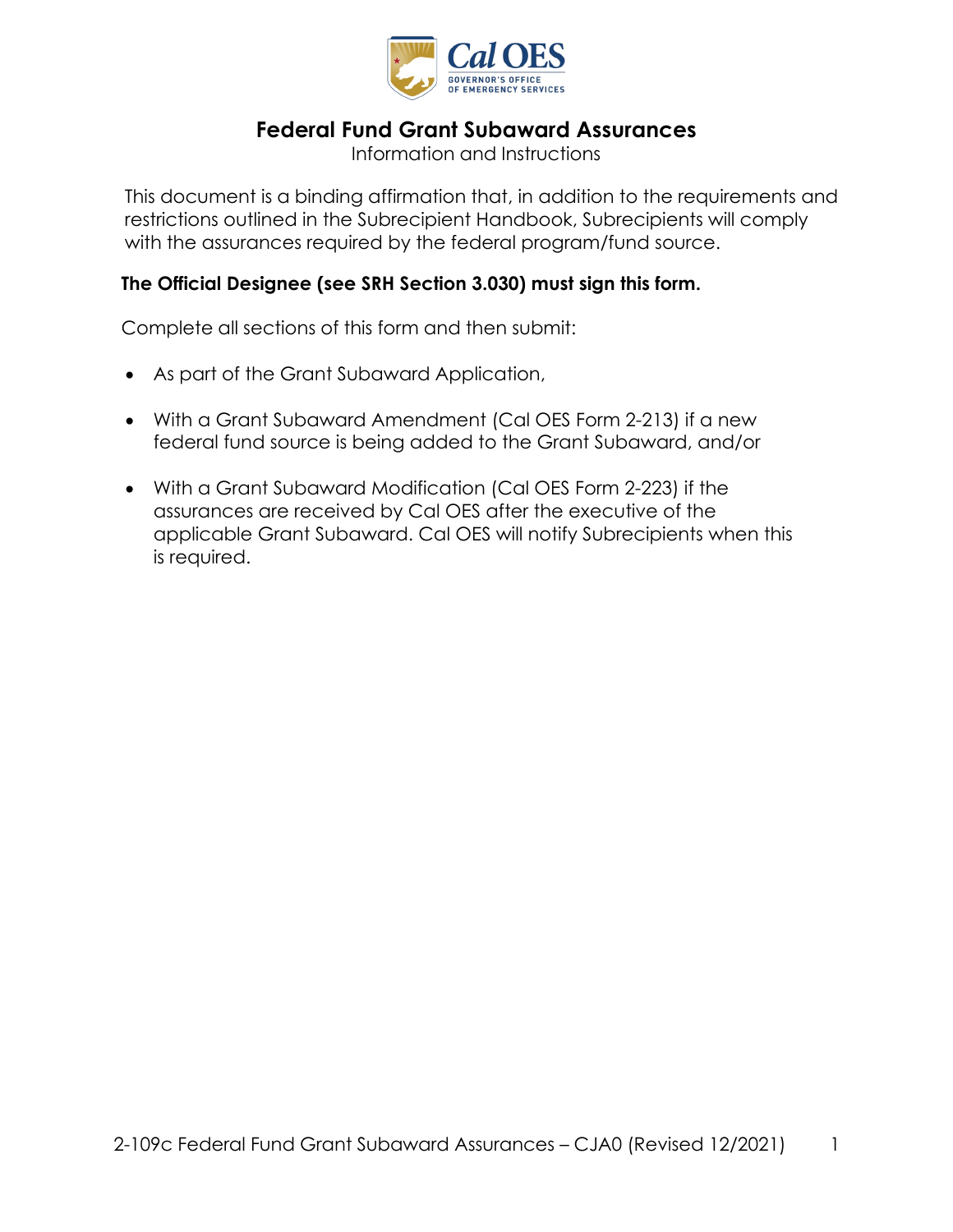

### **Federal Fund Grant Subaward Assurances Children's Justice Act Grants to States Program**

Subrecipient: \_\_\_\_\_\_\_\_\_\_\_\_\_\_\_\_\_\_\_\_\_\_\_\_\_\_\_\_\_\_\_\_\_\_\_\_\_\_\_\_\_\_\_\_\_\_\_\_\_\_\_\_\_\_\_\_\_\_\_\_\_

|    | Cal OES Program Name | Grant<br>Subaward # | <b>Grant Subaward</b><br>Performance Period |
|----|----------------------|---------------------|---------------------------------------------|
|    |                      |                     |                                             |
| ⌒  |                      |                     |                                             |
| 3. |                      |                     |                                             |
| 4. |                      |                     |                                             |
| 5. |                      |                     |                                             |
| о. |                      |                     |                                             |

Subrecipients agree to adhere to the following and ensure these assurances are passed down to Second-Tier Subrecipients.

#### **1. Required Audits and Financial Statements (SRH Section 14.005)**

Subrecipients expending \$750,000 or more in federal funds annually must comply with the single audit requirement established by the Federal Office of Management and Budget (OMB) Uniform Guidance 2 CFR Part 200, Subpart F and arrange for a single audit by an independent Certified Public Accountant (CPA) firm annually. Audits conducted under this section will be performed using the guidelines established by the American Institute of Certified Public Accountants (AICPA) for such audits.

 $\Box$  Subrecipient expends \$750,000 or more in federal funds annually.

☐ Subrecipient does not expend \$750,000 or more in federal funds annually.

#### **2. Applicability of Uniform Administrative Requirements**

Subrecipients (and any Second-Tier Subrecipients) must comply with the Uniform Administrative Requirements, Cost Principles, and Audit Requirements in 45 CFR Part 75 for Department of Health and Human Services (HHS), Children's Justice Act (CJA) federal awards. The following provisions apply to CJA-funded programs:

- Subpart A Acronyms and Definitions
- Subpart B General Provisions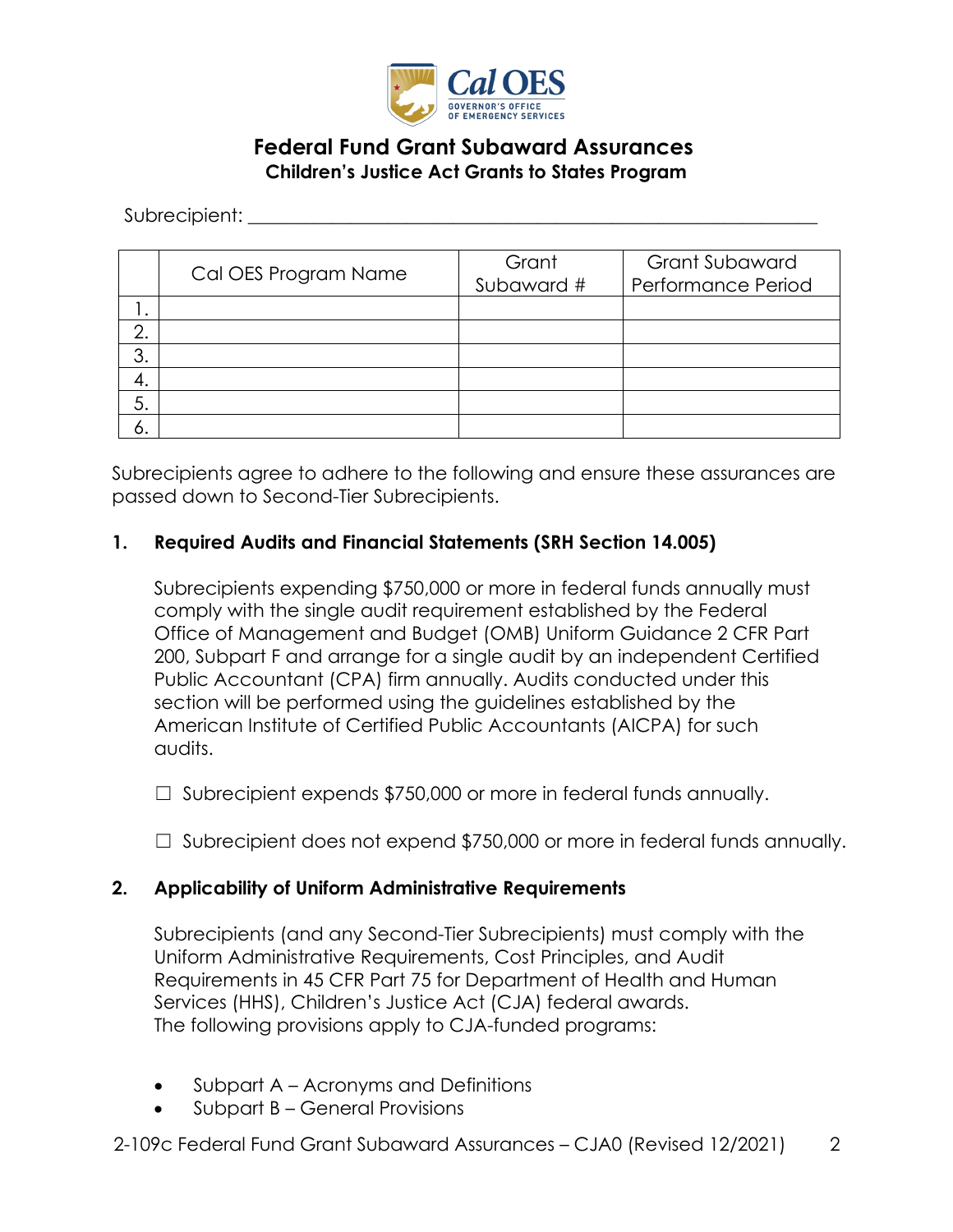- Subpart D Post Federal Award Requirements only portions apply to all:
	- 1) 45 CFR §75.303 Internal Controls
	- 2) 45 CFR §75.351 through §75.353 Subrecipient Monitoring and Management

Unless otherwise stated, Subrecipients (and any Second-Tier Subrecipients) must refer to the HHS-specific language in 45 CFR Part 75 rather than 2 CFR Part 200.

### **3. Applicability of Additional Federal Regulations**

In additional to 45 CFR Part 75, Subrecipients (and any Second-Tier Subrecipients) must also comply with the following federal regulations:

- 2 CFR Part 25 Universal Identifier and System for Award Management
- 2 CFR Part 170 Reporting Subaward and Executive Compensation Information
- 2 CFR Part 175 Award Term for Trafficking in Persons
- 2 CFR Part 176 Award Terms for Assistance Agreements that include Funds under the American Recovery and Reinvestment Act of 2009, Public Law 111-5
- 2 CFR Part 180 OMB Guidelines to Agencies on Government-wide Debarment and Suspension (Non-Procurement)
- 2 CFR Part 376 Non-Procurement Debarment and Suspension
- 2 CFR Part 382 Requirements for Drug-Free Workplace (Financial Assistance)
- 31 U.S.C. §3335, §6501, and §6503 (see also 31 CFR Part 205 Rules and Procedures for Efficient Federal-State Funds Transfers) – Cash Management Improvement Act
- 45 CFR Part 16 Procedures of the Departmental Grant Appeals Board
- 45 CFR Part 30 Claims Collection
- 45 CFR Part 80 Nondiscrimination Under Programs Receiving Federal Assistance through the Department of Health and Human Services, Effectuation of Title VI of the Civil Rights Act of 1964
- 45 CFR Part 81 Practice and Procedure for Hearings Under Part 80 of this Title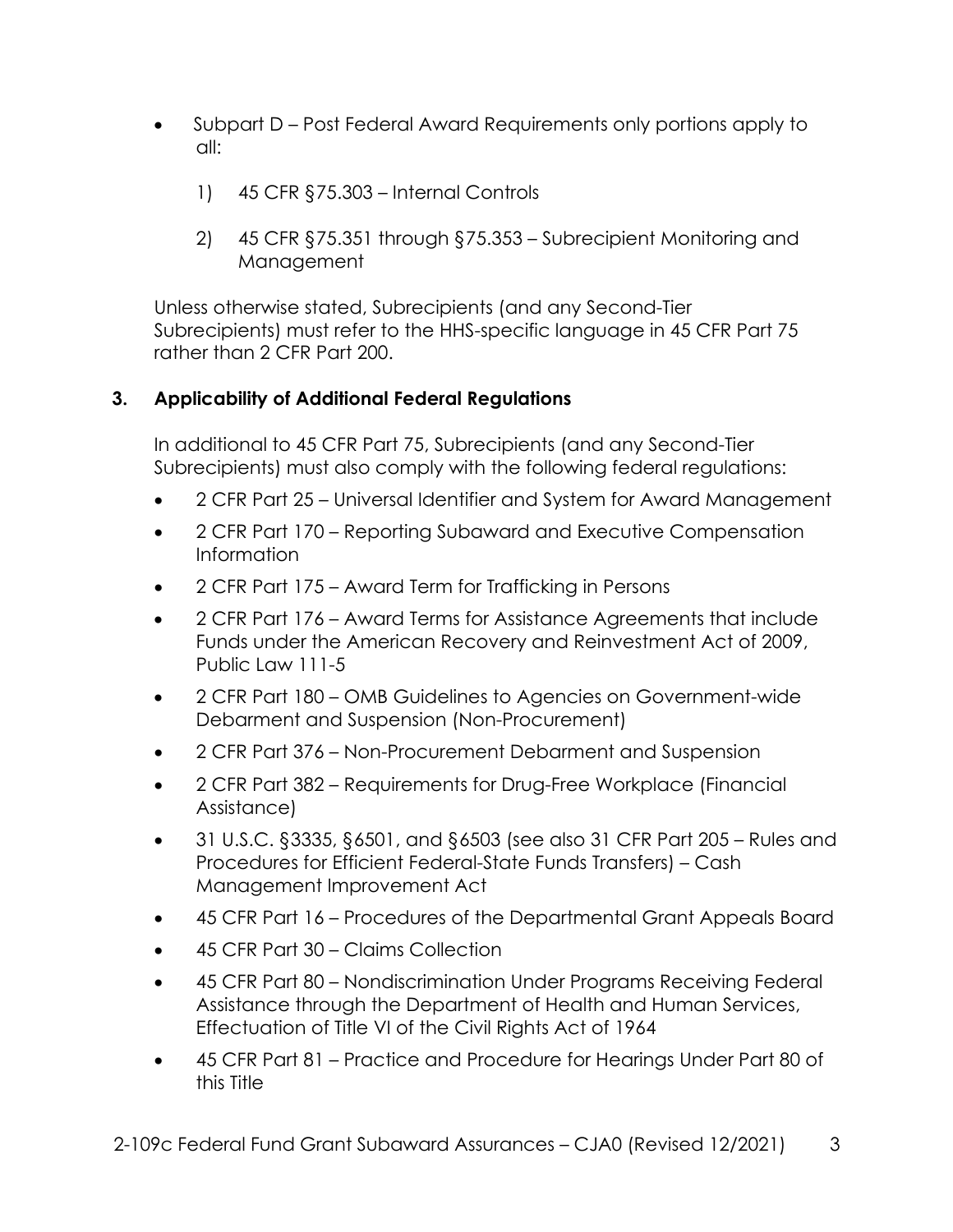- 45 CFR Part 84 Nondiscrimination on the Basis of Handicap in Programs and Activities Receiving Federal Financial Assistance
- 45 CFR Part 86 Nondiscrimination on the Basis of Sex in Education Programs and Activities Receiving or Benefiting from Federal Financial Assistance
- 45 CFR Part 87 Equal Treatment for Faith-Based Organizations
- 45 CFR Part 91 Nondiscrimination on the Basis of Age in HHS Programs or Activities Receiving Federal Financial Assistance
- 45 CFR Part 93 New Restrictions on Lobbying
- 45 CFR Part 95 General Administration Grant Programs
- 45 CFR Part 100 Intergovernmental Review of Department of Health and Human Services Programs and Activities

## **4. Statutory and National Policy Requirements**

Subrecipients (and any Second-Tier Subrecipients) must comply with the following statutory and/or national policy requirements:

- *Human Trafficking Provisions*. Grant Subawards are subject to the requirements of Section 106(g) of the "Trafficking Victims Protection Act of 2000" (22 U.S.C. 7104). The full text of this requirement is found at [http://www.acf.hhs.gov/grants/award-term-and-condition-for](http://www.acf.hhs.gov/grants/award-term-and-condition-for-trafficking-in-persons)[trafficking-in-](http://www.acf.hhs.gov/grants/award-term-and-condition-for-trafficking-in-persons) [persons.](http://www.acf.hhs.gov/grants/award-term-and-condition-for-trafficking-in-persons)
- *Mandatory Disclosures*. Grant Subawards are subject to the requirements in 31U.S.C. 3321, 41 U.S.C. 2313, and provisions found in Federal regulations at 45 CFR §75.113 and Appendix XII of this part, and 2 CFR Parts 180 and 376 for debarment and suspension. Non-Federal entities must disclose all violations of Federal criminal law involving fraud, bribery, or gratuity violations potentially affecting the Federal award. Failure to comply may result in any noncompliance remedies, including debarment and suspension.

ACF is required to review and consider information about any current or potential recipient, Subrecipient, any Second-Tier Subrecipient, contractor, or subcontractor contained in the Federal Awardee Performance and Integrity Information System (FAPIIS) [\(https://www.fapiis.gov\)](https://www.fapiis.gov/) and System for Award Management (SAM). Non- Federal entities may review and comment on any information about itself that has been entered into FAPIIS. ACF will consider any comments by the non-Federal entity, in addition to other information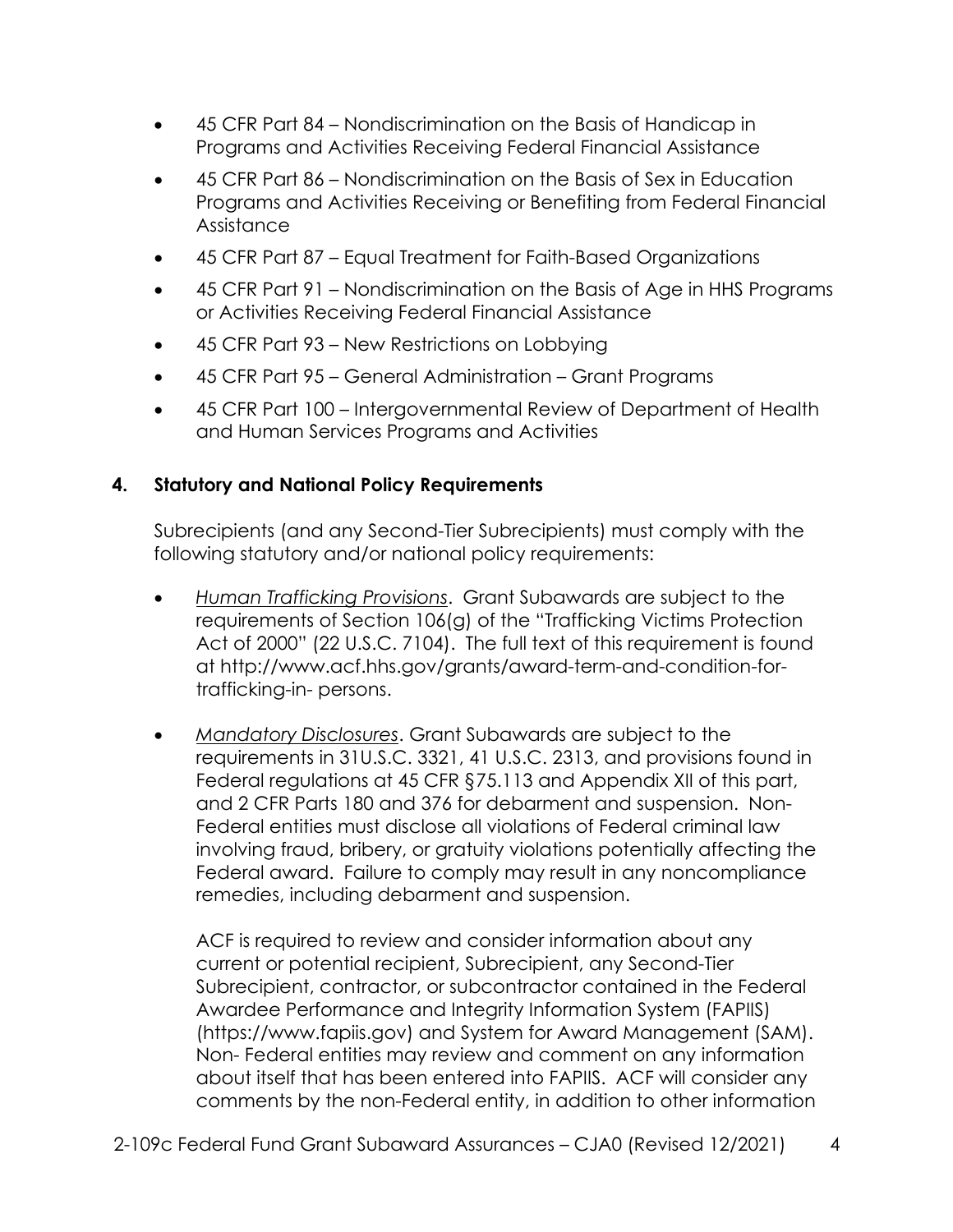in FAPIIS to judge the grant recipients integrity, business ethics, and record of performance under Federal awards when completing its review of risk.

- *Micro-purchase and Simplified Acquisition Threshold for Financial Assistance.* Due to statutory changes set forth in the National Defense Authorization Act for Fiscal Year 2018, which became law on December 12, 2017, the threshold for micro-purchases is now set at \$10,000, and the threshold for simplified acquisition is now \$250,000. In accordance with 41 U.S.C. § 1902(f), changes to the thresholds are not effective until implemented in the Federal Acquisition Regulations (FAR). However, pursuant to [2 CFR §200.102,](https://www.ecfr.gov/cgi-bin/text-idx?SID=8e7878de8bb27595ede935fd43a89ff4&mc=true&node=se2.1.200_1102&rgn=div8) OMB has issued an exception to allow grantees, Subrecipients, and Second-Tier Subrecipients to use these higher thresholds in advance of revisions to the FAR at 48 CFR Subpart 2.1 and the Uniform Guidance. Further, the National Defense Authorization Act for Fiscal Year 2017, which became law on December 23, 2016, establishes a uniform process by which institutions of higher education, or related or affiliated nonprofit entities, nonprofit research organizations or independent research institutes can request a micro-purchase threshold above \$10,000. Prior to requesting a higher threshold, please contact Cal OES.
- *Non-Discrimination Legal Requirements for Recipients of Federal Financial Assistance*. Subrecipients (and any Second-Tier Subrecipients) must administer Grant Subawards in compliance with federal civil rights laws that prohibit discrimination on the basis of race, color, national origin, disability, age and, in some circumstances, religion, conscience, and sex (including gender identity, sexual orientation, and pregnancy). This includes taking reasonable steps to provide meaningful access to persons with limited English proficiency and providing programs that are accessible to and usable by persons with disabilities. The HHS Office for Civil Rights provides guidance on complying with civil rights laws enforced by HHS. See [https://www.hhs.gov/civil-rights/for](https://www.hhs.gov/civil-rights/for-providers/provider-obligations/index.html)[providers/provider-obligations/index.html](https://www.hhs.gov/civil-rights/for-providers/provider-obligations/index.html) and [https://www.hhs.gov/civil-rights/for](https://www.hhs.gov/civil-rights/for-individuals/nondiscrimination/index.html)[individuals/nondiscrimination/index.html.](https://www.hhs.gov/civil-rights/for-individuals/nondiscrimination/index.html)
	- o Subrecipients (and any Second-Tier Subrecipients) must take reasonable steps to ensure that they provide meaningful access to persons with limited English proficiency. For guidance on meeting the legal obligation to take reasonable steps to ensure meaningful access to Grant Subaward programs or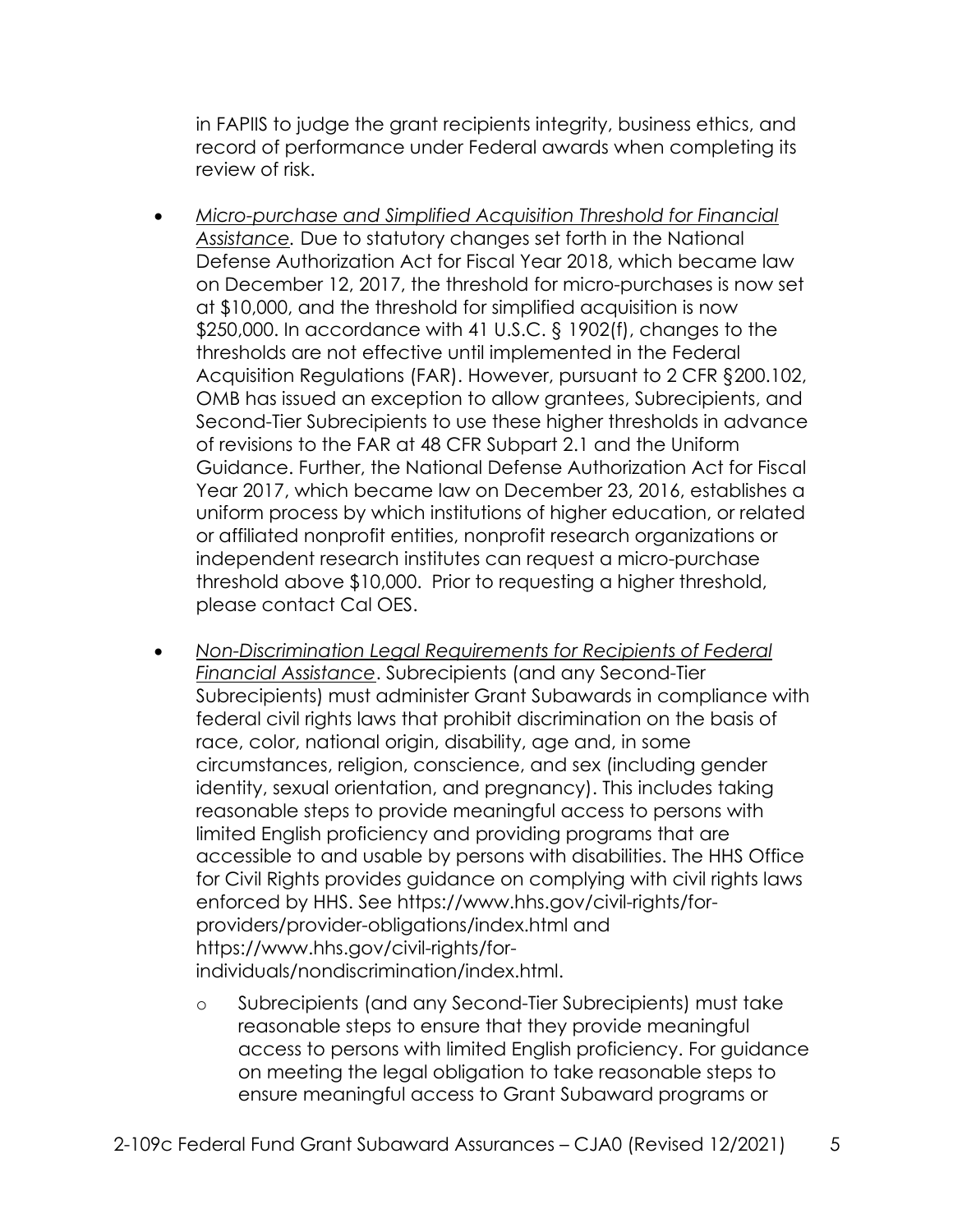activities by limited English proficient individuals, see [https://www.hhs.gov/civil-rights/for-individuals/special](https://www.hhs.gov/civil-rights/for-individuals/special-topics/limited-english-proficiency/fact-sheet-guidance/index.html)[topics/limited-](https://www.hhs.gov/civil-rights/for-individuals/special-topics/limited-english-proficiency/fact-sheet-guidance/index.html) [english-proficiency/fact-sheet](https://www.hhs.gov/civil-rights/for-individuals/special-topics/limited-english-proficiency/fact-sheet-guidance/index.html)[guidance/index.html a](https://www.hhs.gov/civil-rights/for-individuals/special-topics/limited-english-proficiency/fact-sheet-guidance/index.html)nd [https://www.lep.gov.](https://www.lep.gov/)

- o For information on the specific legal obligations for serving qualified individuals with disabilities, including providing program access, reasonable modifications, and taking appropriate steps to provide effective communication, *see* [http://www.hhs.gov/ocr/civilrights/understanding/disability/ind](http://www.hhs.gov/ocr/civilrights/understanding/disability/index.html) [ex.html.](http://www.hhs.gov/ocr/civilrights/understanding/disability/index.html)
- o HHS funded health and education programs must be administered in an environment free of sexual harassment, *see* [https://www.hhs.gov/civil-](https://www.hhs.gov/civil-rights/for-individuals/sex-discrimination/index.html) [rights/for-individuals/sex](https://www.hhs.gov/civil-rights/for-individuals/sex-discrimination/index.html)[discrimination/index.html.](https://www.hhs.gov/civil-rights/for-individuals/sex-discrimination/index.html)
- o For guidance on administering Grant Subawards in compliance with applicable federal religious nondiscrimination laws and applicable federal conscience protection and associated antidiscrimination laws, *see* [https://www.hhs.gov/conscience/conscience](https://www.hhs.gov/conscience/conscience-protections/index.html)[protections/index.html a](https://www.hhs.gov/conscience/conscience-protections/index.html)nd [https://www.hhs.gov/conscience/religious-freedom/index.html.](https://www.hhs.gov/conscience/religious-freedom/index.html)
- *Posting Federally Funded Disclaimer Language on Documents*. In accordance with Section 505 of Public Law 115-31, the Consolidated Appropriations Act of 2017 is applicable to the mandatory grant programs. When issuing statements, press releases, requests for proposals, bid solicitations and other documents describing projects or programs funded in whole or in part with Federal money, all Subrecipients (and any Second-Tier Subrecipients) receiving Federal funds included in this Act, including but not limited to State and local governments and recipients of Federal research grants, shall clearly state (1) the percentage of the total costs of the program or project which will be financed with Federal money, (2) the dollar amount of Federal funds for the project or program, and (3) percentage and dollar amount of the total costs of the project or program that will be financed by nongovernmental sources.
- *Prohibition on Expending HHS Award Funds for Covered Telecommunications Equipment or Services as Per 2 CFR §200.216*.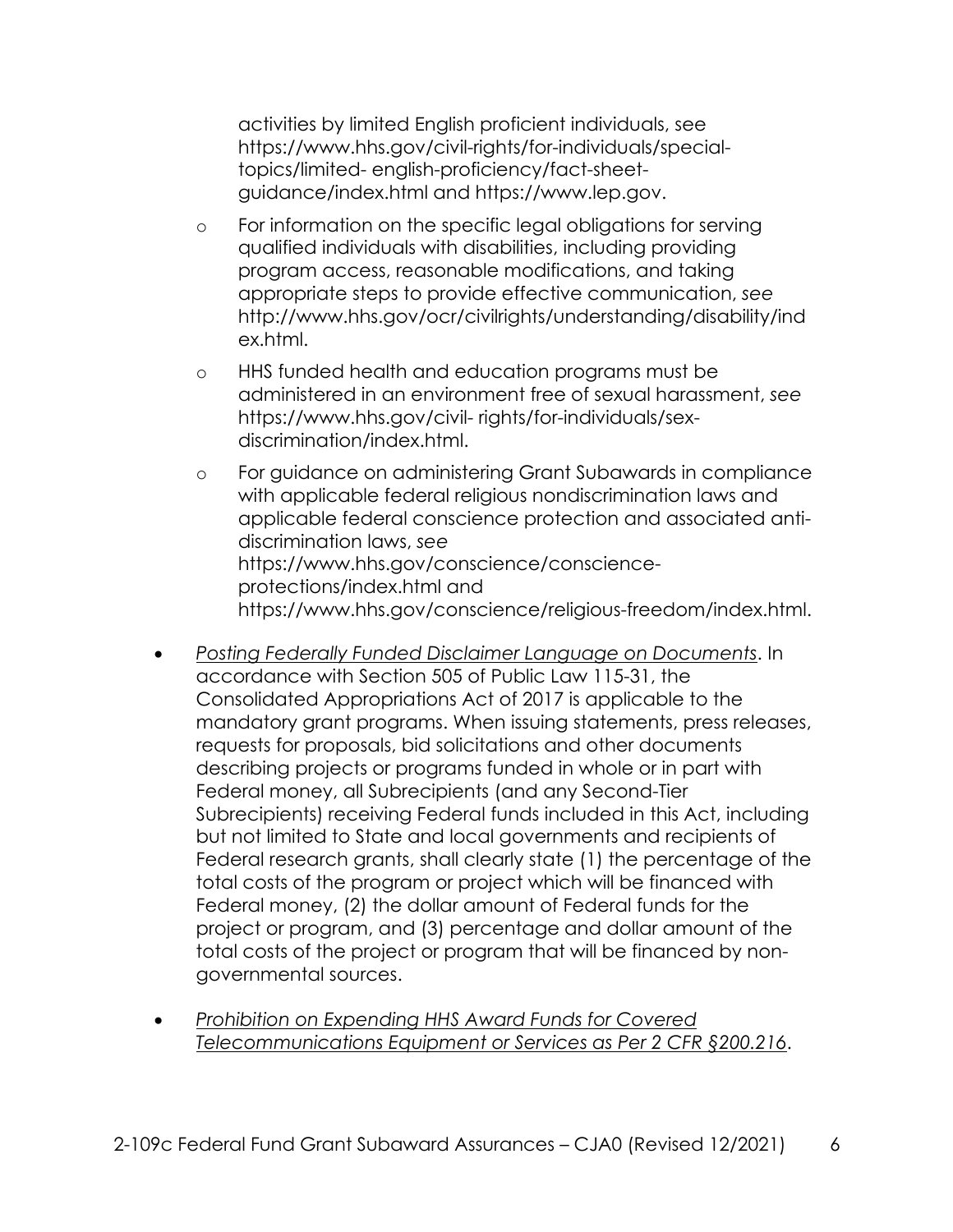Effective August 13, 2020, 2 CFR §200.216 applies to all grant programs: Prohibition on certain telecommunications and video surveillance services or equipment.

- a. As described in 2 CFR 200.216, Subrecipients (and any Second-Tier Subrecipients) are prohibited to obligate or spend grant funds (to include direct and indirect expenditures as well as cost share and program) to:
	- o Procure or obtain;
	- o Extend or renew a contract to procure or obtain; or
	- o Enter into contract (or extend or renew contract) to procure or obtain equipment, services, or systems that use covered telecommunications equipment or services as a substantial or essential component of any system, or as critical technology as part of any system. As described in Pub. L. 115- 232, section 889, covered telecommunications equipment is telecommunications equipment produced by Huawei Technologies Company or ZTE Corporation (or any subsidiary or affiliate of such entities).
- b. For the purpose of public safety, security of government facilities, physical security surveillance of critical infrastructure, and other national security purposes, video surveillance and telecommunications equipment produced by Hytera Communications Corporation, Hangzhou Hikvision Digital Technology Company, or Dahua Technology Company (or any subsidiary or affiliate of such entities).
- c. Telecommunications or video surveillance services provided by such entities or using such equipment.
- d. Telecommunications or video surveillance equipment or services produced or provided by an entity that the Secretary of Defense, in consultation with the Director of the National Intelligence or the Director of the Federal Bureau of Investigation, reasonably believes to be an entity owned or controlled by, or otherwise, connected to the government of a covered foreign country."
- *Salary Limitation Federal Executive Level II*. Federal funds for these grant programs consistently include a provision as part of the Consolidated Appropriations Act (e.g., Public Law 115-31, May 5, 2017) from Congress that the amount that shall be used to pay the salary of an individual, through a grant or other extramural mechanism including non-federal share, must not exceed the amount of the Federal Executive Level II salary for that calendar year. This amount is published annually by the U.S. Office of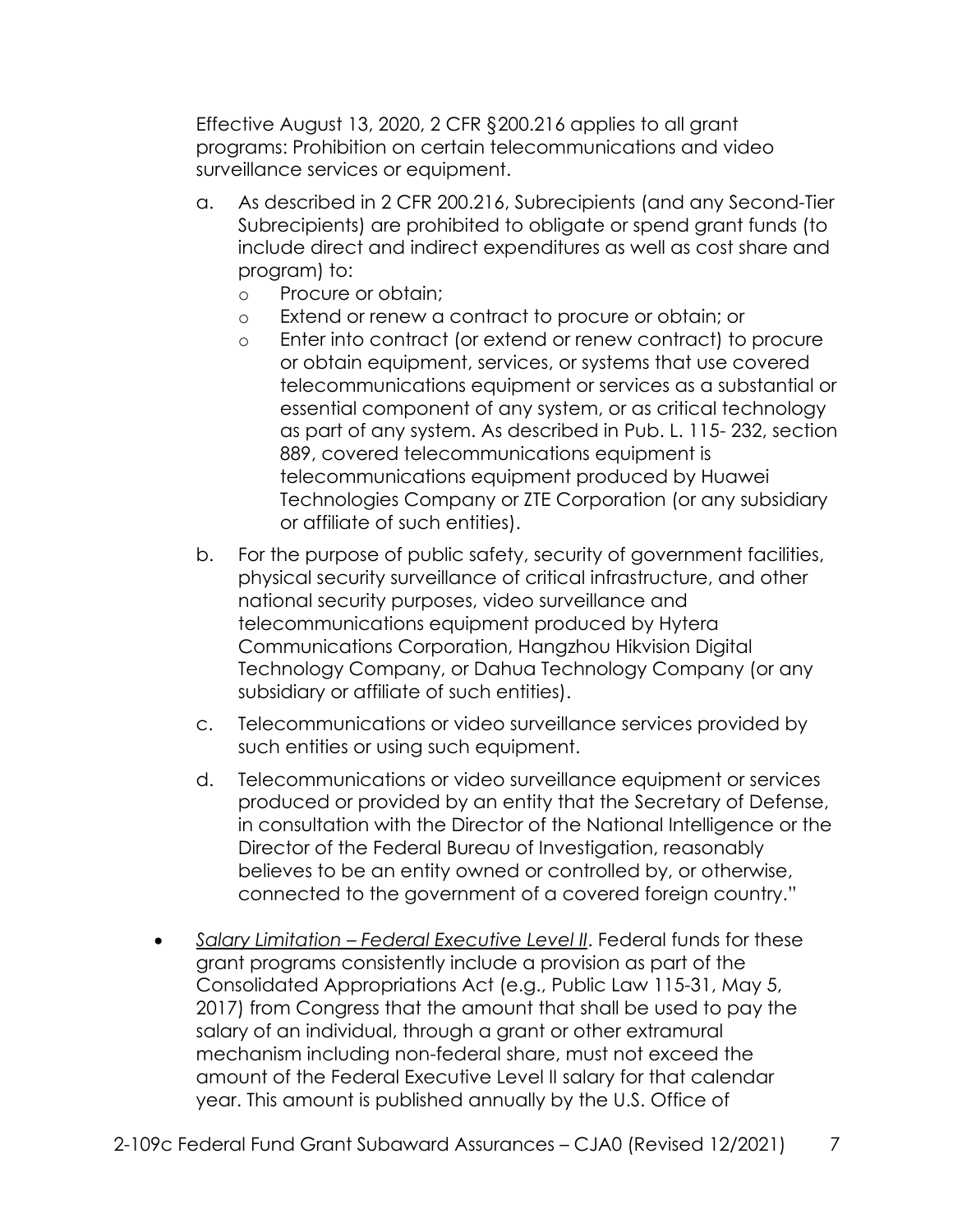Personnel Management and can be found on their website at [https://www.opm.gov/policy-data-oversight/pay-](https://www.opm.gov/policy-data-oversight/pay-leave/salaries-wages/2017/executive-senior-level) [leave/salaries](https://www.opm.gov/policy-data-oversight/pay-leave/salaries-wages/2017/executive-senior-level)[wages/2017/executive-senior-level u](https://www.opm.gov/policy-data-oversight/pay-leave/salaries-wages/2017/executive-senior-level)nder the "Rates of Pay for the Executive Schedule" link. This amount reflects an individual's base salary exclusive of fringe benefits and any income that an individual may be permitted to earn outside of the duties of the non-Federal entities organization. This salary limitation also applies to Grant Subawards, contracts, and Second-Tier Subawards under an ACF grant or cooperative agreement.

• *Smoking Prohibitions*. In accordance with Title XII of Public Law 103- 227, the "PRO-KIDS Act of 1994," smoking may not be permitted in any portion of any indoor facility owned or regularly used for the provision of health, day care, education, or library services to children under the age of 18, if the services are funded by Federal programs whether directly or through State, Territories, local and Tribal governments. Federal programs include grants, cooperative agreements, loans and loan guarantees, Grant Subawards, Second-Tier Subawards and contracts. The law does not apply to children's services provided in private residences, facilities funded solely by Medicare or Medicaid funds, and portions or facilities and used for inpatient drug and alcohol treatment.

#### **5. Subrecipients and Subcontracting Monitoring and Management**

- According to the Applicability table in 45 CFR §75.101(b)(1), and the exceptions described in §§75.101(d) and (e), all grant programs must comply with the Subrecipient Monitoring and Management requirements described in subpart D, §§75.351 - .353.
- *Debarred or Suspended*. Second-Tier Subrecipients may not participate in these programs in any capacity or receive Federal funds if the organization has been debarred or suspended or otherwise found to be ineligible for participation in Federal assistance programs or activities. Please see Executive Orders 12549 and 12689, as well as 2 CFR Parts 180 and 376 for debarment and suspension provisions. Subrecipients must review information available through the System for Award Management, [https://www.sam.gov,](https://www.sam.gov/) to determine whether an entity is ineligible.